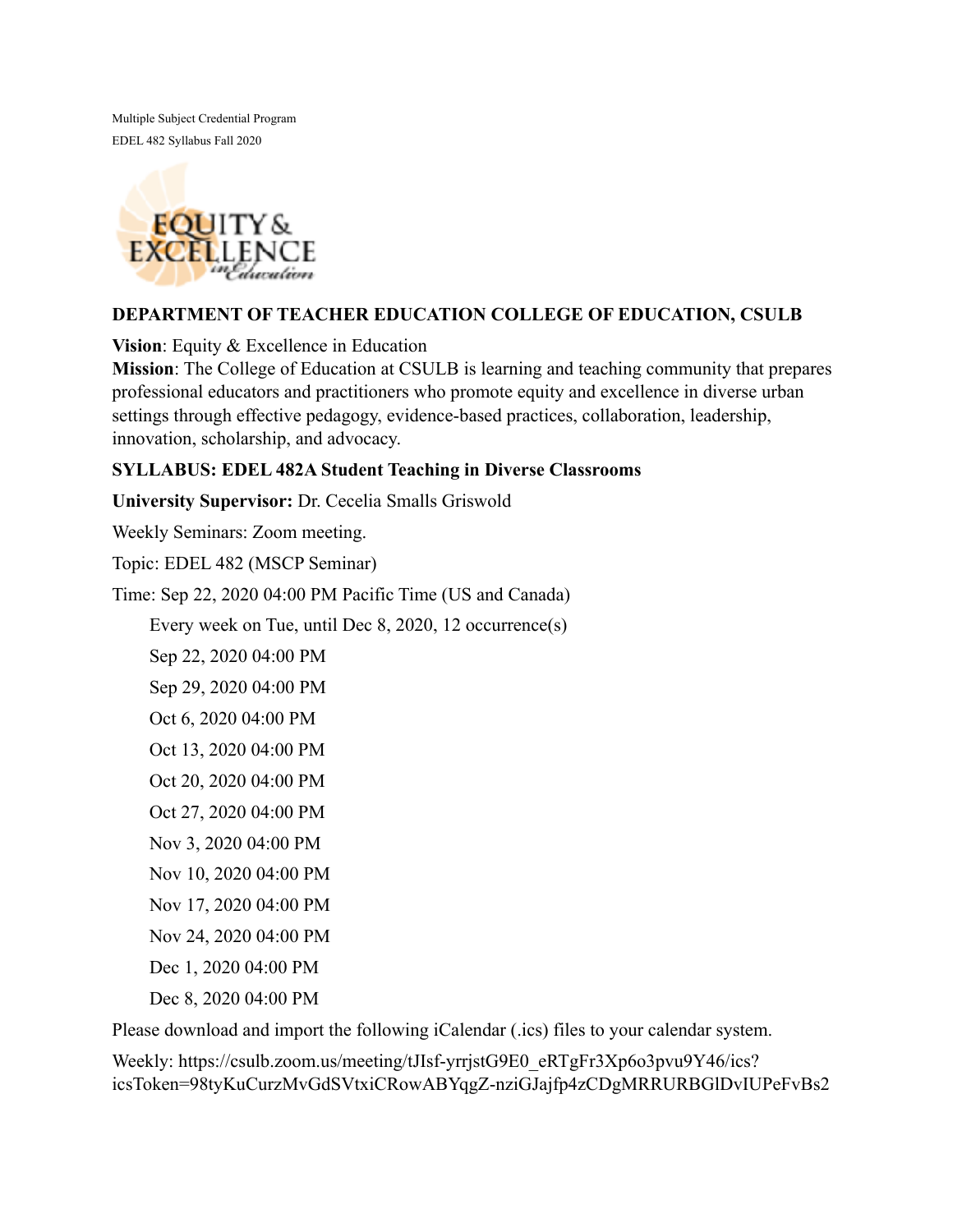Join Zoom Meeting https://csulb.zoom.us/j/96185300715?pwd=aXdEQ0NNUDM0WTU0K0xXMEdaTU5Ddz09 Meeting ID: 961 8530 0715 Passcode: 312563 One tap mobile +13126266799,,96185300715# US (Chicago) +16465189805,,96185300715# US (New York)

email:Cecelia.griswold@csulb.edu

Phone: 562-714-2771

**Course Description:** Integrated student teaching assignment for one semester in a public school

in grades Kindergarten –  $8^{th}$  Grade. Emphasis on teaching experiences in diverse, mainstreamed classrooms with English Learners, including students with disabilities and those identified as gifted. Seminar attendance is a program requirement. Credit / No Credit grading only, with an equivalent grade of "A" or "B" required for credit. Course is repeatable for a maximum of 16 units.

**Prerequisites:** • Admission to 2042 Multiple Subject Credential Student Teaching

# **Student-Based Learning Outcomes**

Upon successful completion of the Multiple Subject Credential Program (MSCP), candidates will be able to demonstrate overall effective teaching in a standards-based, technology-infused environment. Their best practice will be grounded in the thirteen SB2042 Teacher Performance Expectations (TPE) subsumed under six major California Standards for the Teaching Profession (CSTP) domains.

A. We expect students to demonstrate their ability to make subject matter comprehensible to students (TPE Domain A).

Candidates will be able to:

• Teach state-adopted and academic content standards for students in Reading-Language Arts (K-8) and use appropriate instructional strategies *(A1A);* 

- Teach state-adopted academic content standards for students in Mathematics (K-8) and use appropriate instructional strategies *(A1A);*
- Teach state-adopted academic content standards for students in Science (K-8) and use appropriate instructional strategies *(A1A);*
- Teach state-adopted academic content standards for students in History-Social Science (K-8) and use appropriate instructional strategies *(A1A)*.
- Use technology appropriately to support learning in each discipline *(Standard 9)*.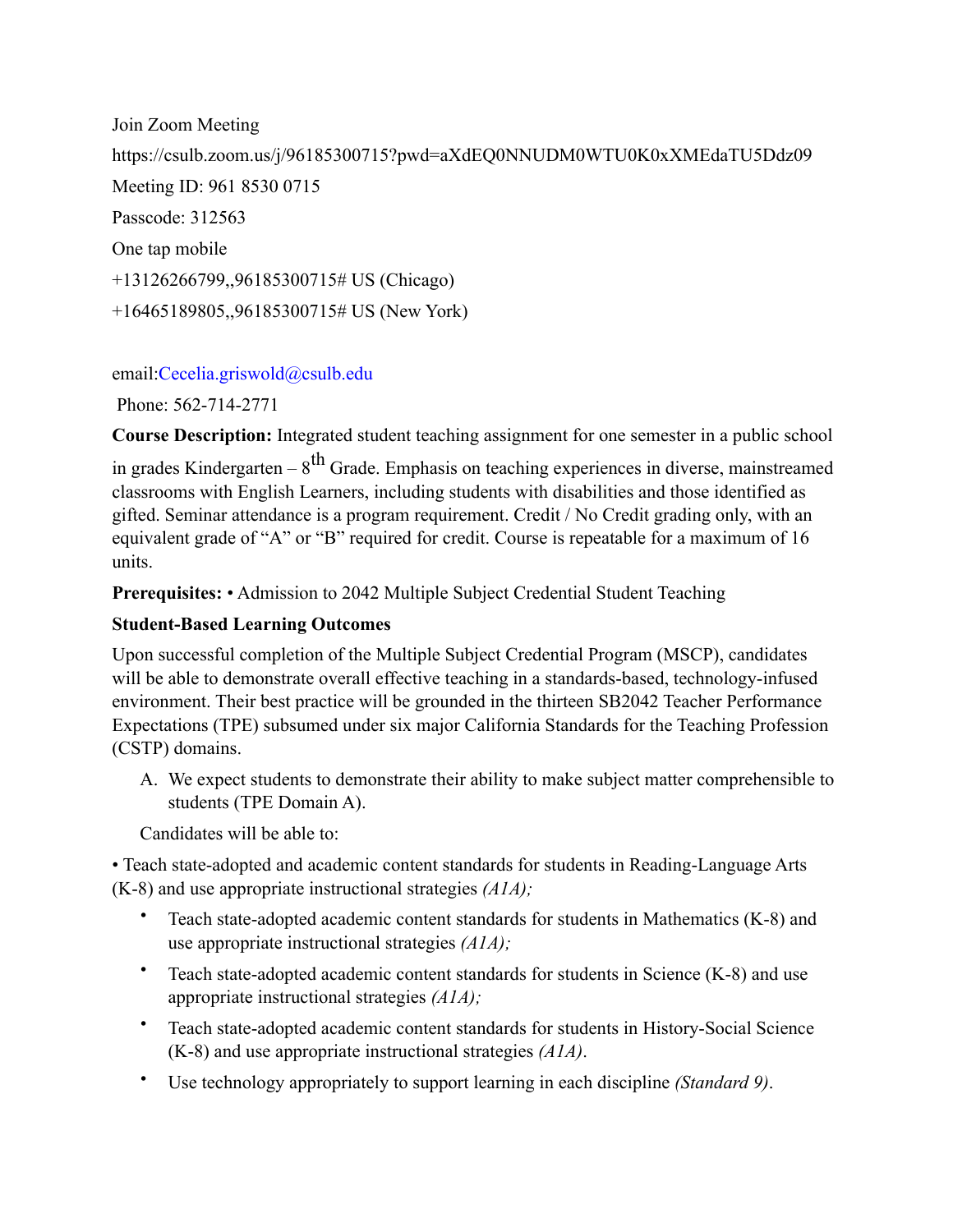B. We expect students to demonstrate their ability to *access student learning (TPE Domain B).*  Candidates will be

- Use a variety of formative and summative, formal and informal assessments to measure student learning *(B2);*
- Use progress monitoring assessments to determine students; achievement of the K-8 academic content

standards *(B2);* 

- Teach students how to assess their own learning *(B2);*
- Analyze student work to assess what and how they are learning *(B2);*
- Administer the state-adopted assessment program appropriately and use standardized test results to develop

or modify instruction *(B3);* 

• Interpret assessment data to identify level of proficiency of English language learners in English and

students; primary language *(B3);* 

• Communicate with students, families, and others about student learning *(B3);* 

•

Use technology for information collection, analysis, and managements (Standard 9).

C. We expect students to demonstrate the ability to engage and support all students in learning (TPE Domain C).

Student Teachers demonstrate their ability to:

- Model active listening in the classroom  $(C4)$ ;
- Provide opportunities and adequate time for students to practice and apply what they have learned (C4);
- Communicate instructional objectives to students (C5);
- Facilitate students' active and equitable participation in learning activities (C5);
- Use community resources, student experiences, and applied learning activities to make instruction relevant. (C5);
- Teach students to respond to and frame meaningful questions (C5);
- Use a variety of instructional strategies and resources appropriate to all students' developmental levels and

academic learning needs including physical and grouping arrangements to support learners with disabilities

and support for students identified as having behavior problems (C6);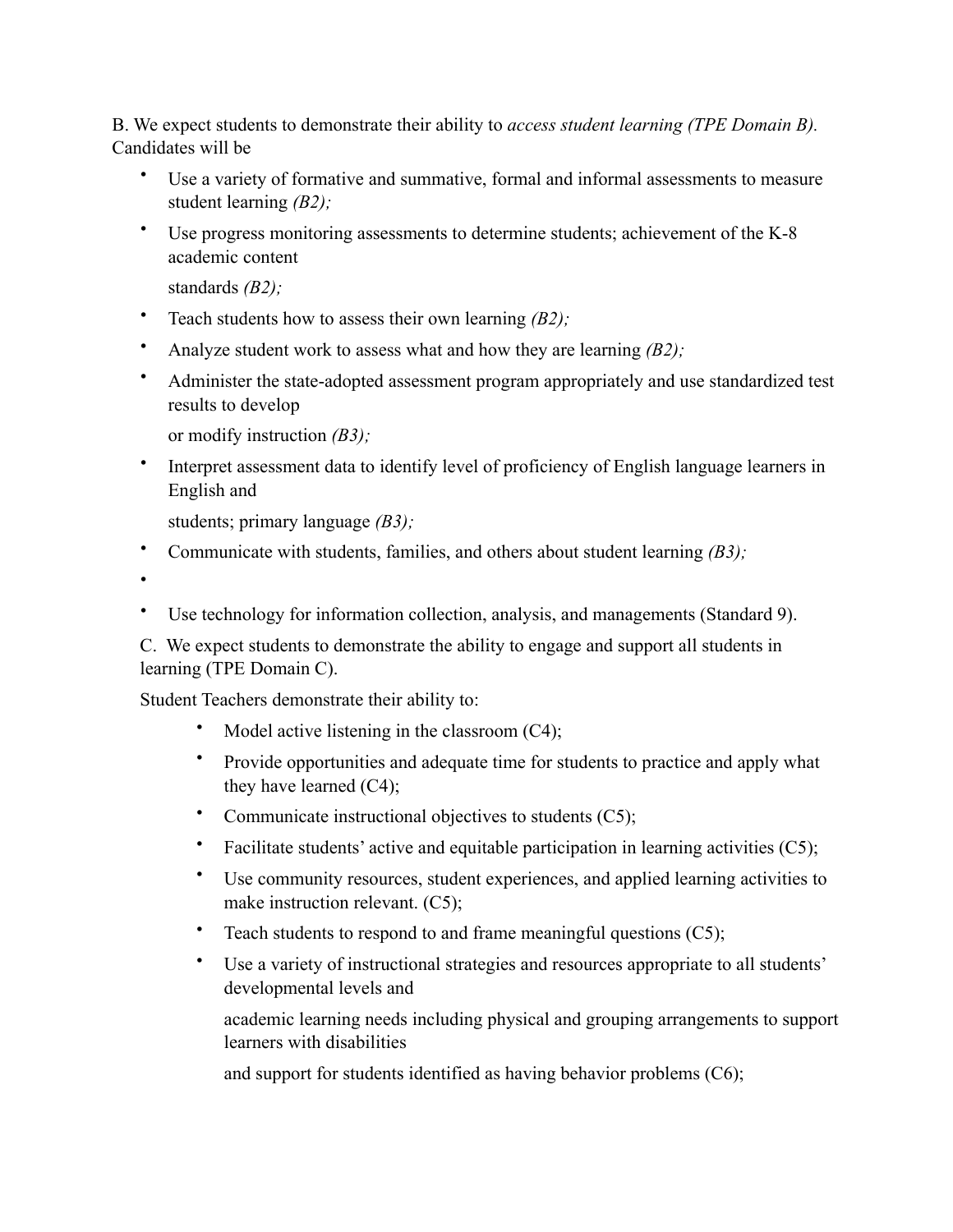- Apply theories, principles, and instructional practices for English language development (C7);
- Plan lessons for English language development based on the cognitive, pedagogical, and individual factors
	- that affect student's language acquisition  $(C7)$ ;
- Implement an instructional program that facilitates English language development  $(C7)$ ;
- Differentiate instruction based on information about students' backgrounds, prior learning, and assessed

levels of literacy in English and their first language (C7);

• Provide access to the core curriculum for students with diverse abilities including those with disabilities and

those identified as gifted (Standard 4).

D. We expect students to demonstrate the ability to plan instruction and design learning experiences for students

*(TPE Domain D).* Student Teachers demonstrate this ability to:

• Apply their knowledge of child and adolescent development to understand their students *(D8)*;

Interact with students in order to understand students' abilities, ideas, interests, and aspirations *(D8)*;

Use observation, consultation, reflection and assessment data to identify students needing specialized instruction (including those with disabilities and those identified as gifted) *(D8*);

Use clear long-and short-term standards-based goals for student learning *(D9)*;

Value and use students' backgrounds, interests, and developmental needs to plan instructional lessons *(D9)*;

Establish and articulate appropriate learning objectives *(D9)*;

Sequence instruction so the content to be taught connects to preceding and subsequent content *(D9)*;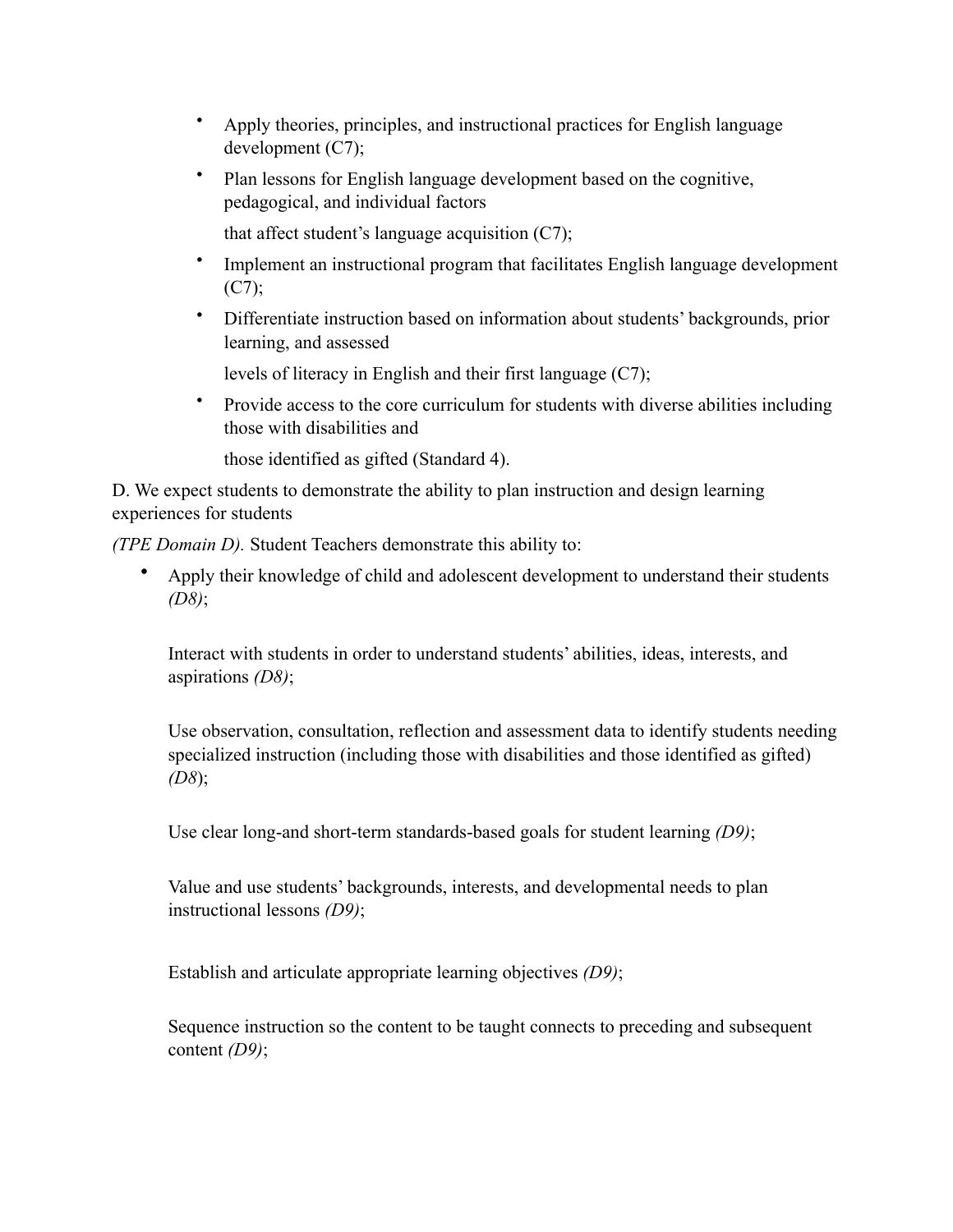Plan lessons using appropriate instruction strategies, grouping strategies, and instructional material to

meet students' needs and learning goals *(D9)*;

Use differentiated instruction to accommodate varied student needs (including those with disabilities and those identified as gifted) *(D9)*;

Plan how to use appropriate support personnel when they are available to help students reach instructional

goals *(D9).* 

5. We expect students to demonstrate the ability to *create and maintain effective environments (TPS Domain E)* 

for pre-K-8 students' learning. Candidates will be able to:

• Allocate and adjust instructional time to optimize the learning opportunities and outcomes for all students

in relation to the academic content standards, instructional goals, and scheduled academic tasks *(E10);* 

- Use procedures for routine tasks and manage transitions to maximize instructional time  $(E10)$ ;
- Adjust the use of instructional time to optimize the learning opportunities and outcomes for all students *(E10)*;
- Develop and maintain clear expectations for students' academic and social behavior *(E11)*;
- Design and implement a student discipline plan, including supporting students who are identified as having

behavior problems, ADD, or ADHD (*E11)*;

- Establish a rapport with students and their families to support student academic and personal success *(E11)*;
- Respond appropriately to sensitive issues and classroom discussions *(E11)*;
- Help students learn to work independently and responsibly with others *(E11).*
- 6. We expect students to demonstrate the *ability to develop as a professional educator (TPE Domain F)*. Student Teachers demonstrate their ability to:
	- Be aware of their own values and biases and resist racism and intolerance *(F12)*;
	- Understand and implement elements of California and federal laws and procedures related to the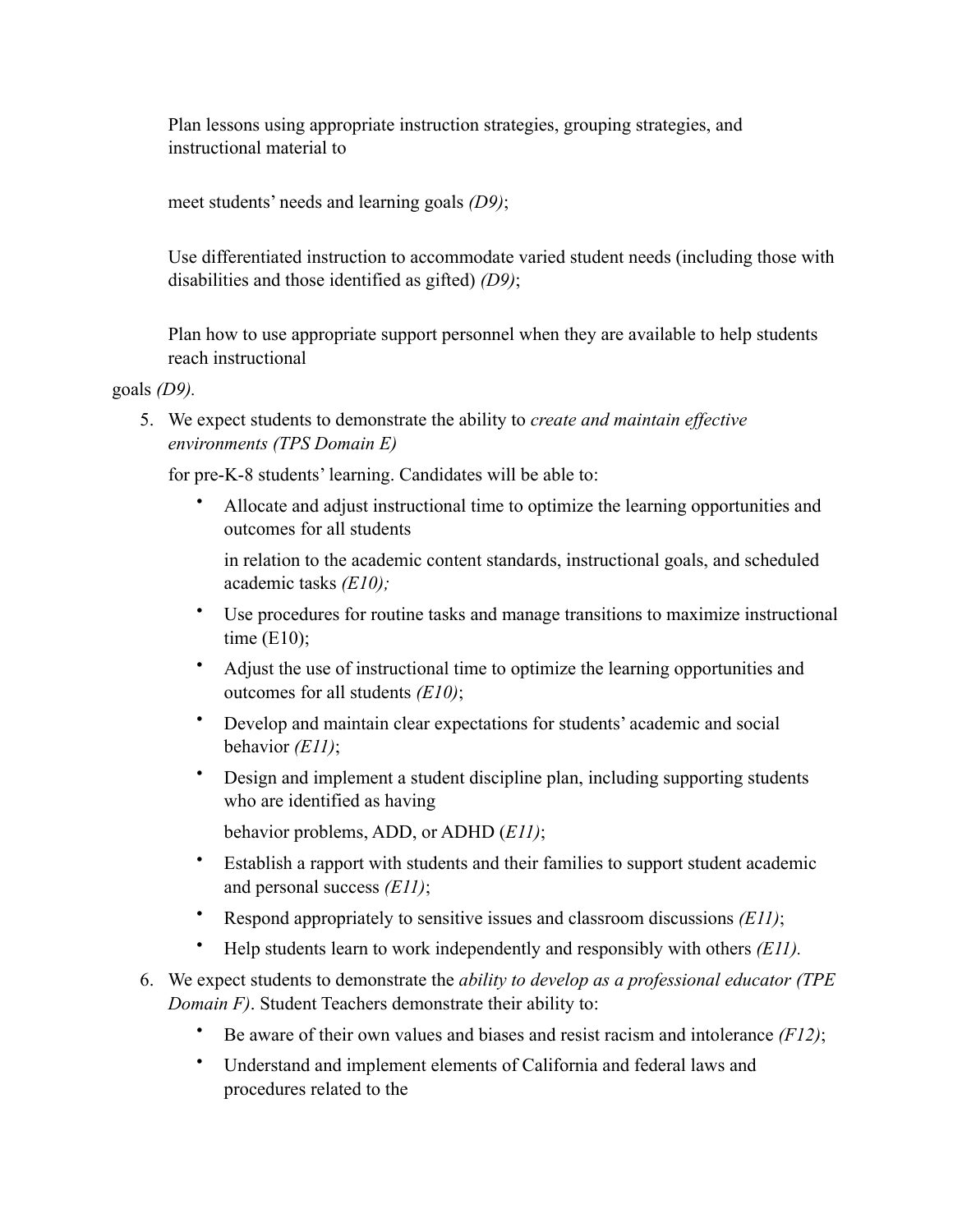education of English learners, students with disabilities, and those identified as gifted *(F12)*;

• Identify suspected cases of child abuse, neglect, or sexual harassment and carry out related laws and

district guidelines *(F12)*;

• Maintain a non-hostile classroom environment and implement appropriate laws and procedures when

dealing with inappropriate or violent student behavior *(F12)*;

• Evaluate their own teaching practices and subject matter knowledge in reference to student learning and

the state-adopted academic content standards *(F13)*; and

• Use the plan, teach, reflect, and apply cycle to prioritize goals for increasing their teaching effectiveness

and subject matter knowledge *(F13).* 

 **Definition of Satisfactory MSCP Program Completion Requirements for the Preliminary Credential :** Completion of the MSCP program is defined by each candidate's successful completion of all MSCP program requirements including:

1. Satisfactory completion of all MSCP course work

2. Satisfactory completion of student teaching fieldwork and seminars 3. Passage of all required measures of competence

- CBEST
- Subject matter competence (CSET)
- RICA
- U.S. Constitution requirements, and
- Level 1 Technology
- CalTPA 2.0

## **Outline of Subject Matter**

## **A. Expectations During Student Teaching**

- 1. Practice, reflect upon, and master the 13 TPEs (see Grading and Assessment) (Standards
	- Candidates have their performance formatively assessed according to TPEs by trained assessors of beginning teachers, with appropriate feedback.
	- Student teachers collect information during student teaching to complete CalTPA 2.0
- 2. Complete CalTPA 2.0 (Standard 6)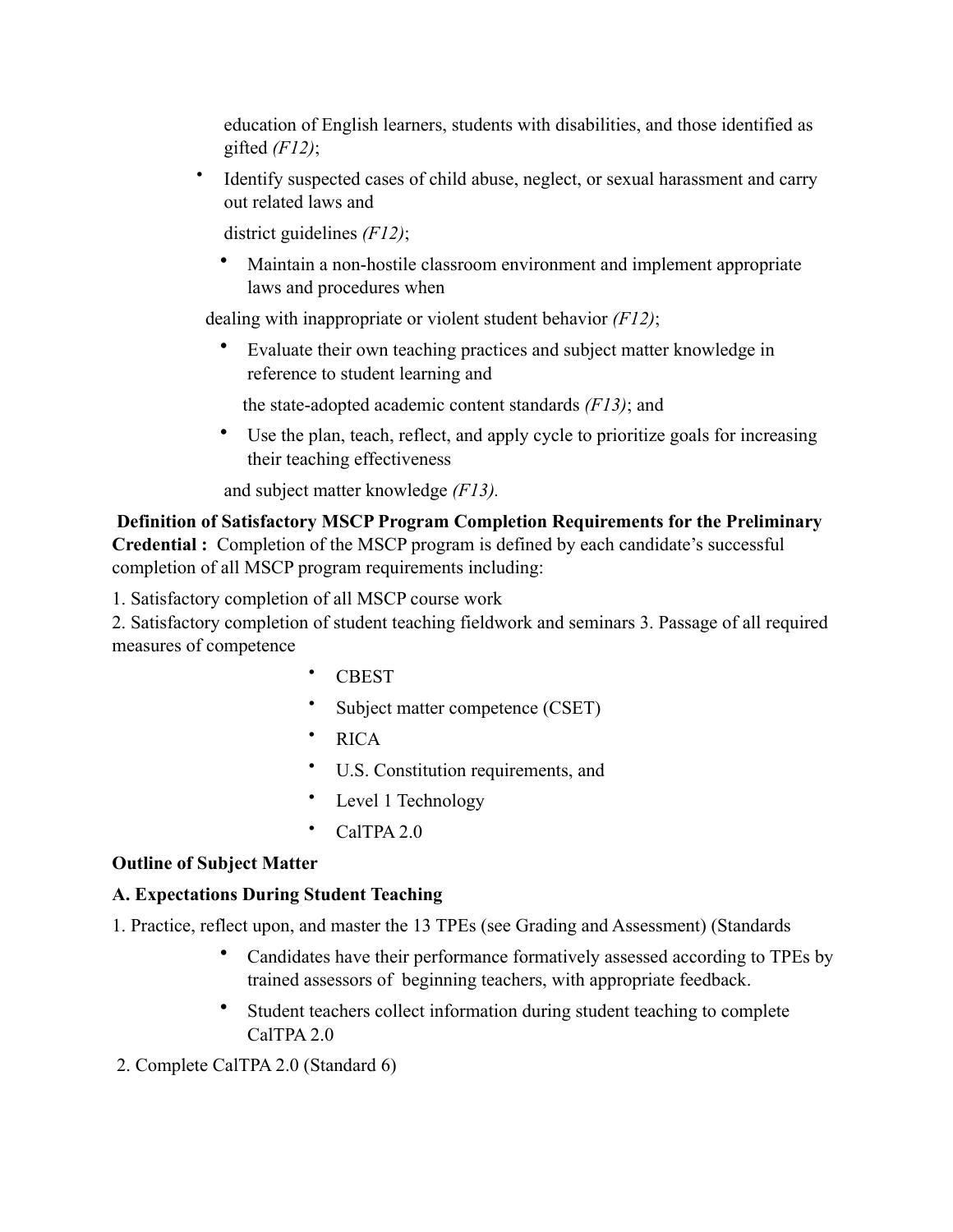- CalTPA Instructional Cycle 1: Learning about Students and Planning Instruction
- CalTPA Instructional Cycle 2: Assessment-Driven Instruction
- 3. Practice and refine expectations for professional teachers (Standard 15)
	- Analyze, implement, and reflect on the relationships between theory and practice as related to teaching

and learning (Standard 3)

• Evaluate instructional alternatives, articulate the pedagogical reasons for instructional decisions, and

reflect on teaching practice (Standard 4)

- Experiment with alternative approaches and assess instructional practices related to:
	- State-adopted academic content standards and curriculum frameworks
	- Principles of human development and learning
	- Observed effects of different practices (Standard 4)
- Work to ensure educational equity for all children (Standard 5)
- Continue to identify, analyze, and minimize personal and institutional bias (Standard 5)
- Effectively deliver a comprehensive program of instruction in reading, writing, and related language arts

aligned with the state-adopted English Language Arts Academic Content Standards for Students and the

Reading / Language Arts Framework (Standard 7)

• Demonstrate ability to plan and implement instruction that fosters student achievement of state-adopted

academic standards for students, using appropriate instructional strategies and materials (Standard 8)

• Appropriately use computer-based technology to facilitate the teaching and learning process, including

selecting and evaluating a wide array of technology for use in relation to the stateadopted academic

curriculum (Standard 9)

Recognize effects of student health and safety on learning and apply legal responsibilities of teachers,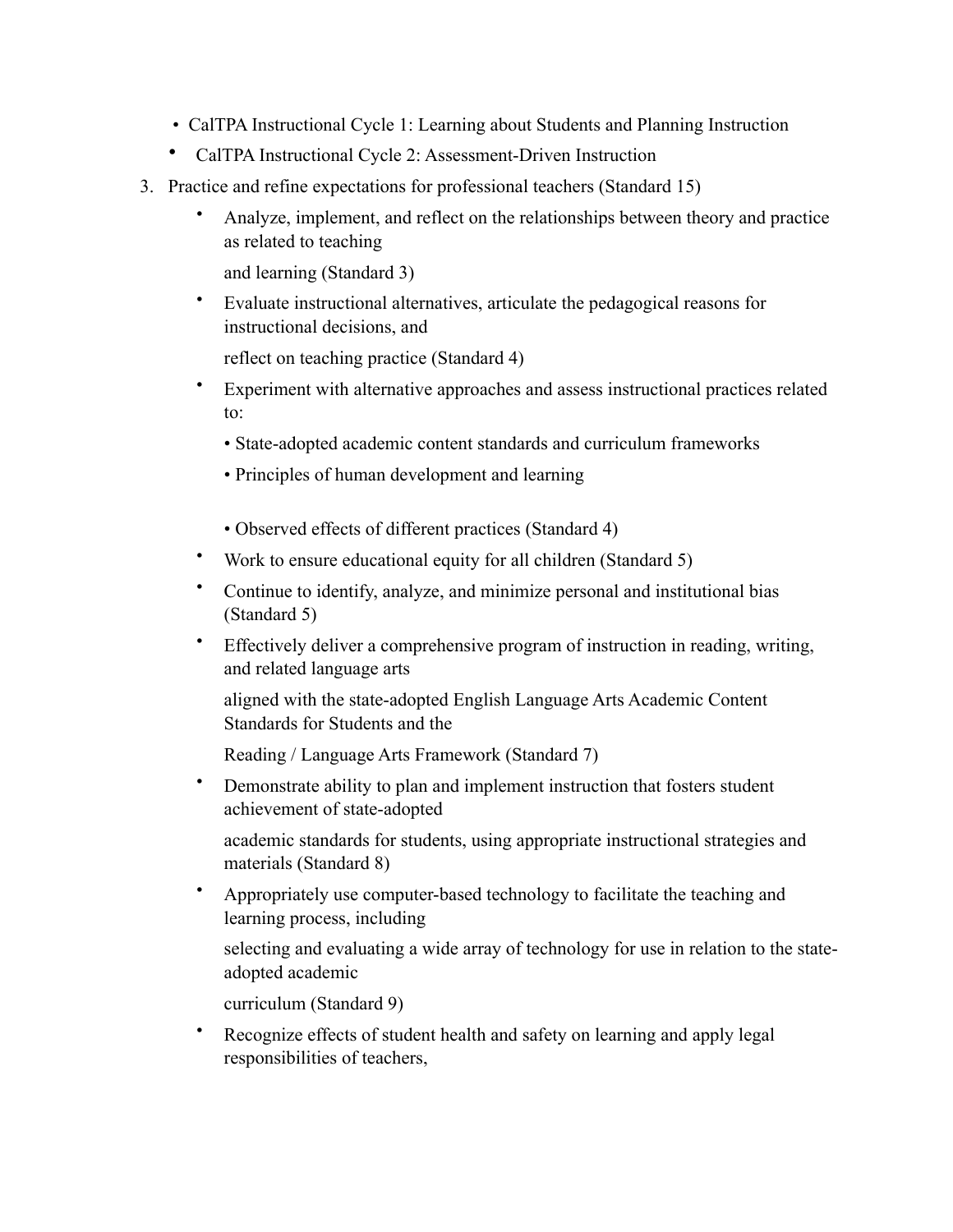intervening when necessary to access site-based support to meet the individual needs of each student

Standard 10)

• Appropriately draw upon knowledge of child growth and development, human learning, and social, cultural,

and historical foundations of education (Standard 11)

• Develop a professional perspective including the ethical commitment to teach every student effectively and

to develop as a professional educator (Standard 12)

• Provide equitable access for all students to the core academic content, to promote academic progress

equitably and conscientiously, and to foster the intellectual, social, and personal development of their

students (Standard 12)

• With guidance, to implement an instructional program that facilitates English language acquisition and

development, diagnosing students' language abilities and providing access to the achievement of the

state-adopted academic content standards (Standard 13)

• Teaching special populations (students with disabilities, students on a behavior plan, and those identified

as gifted) in the general education class (Standard 14)

• Demonstrate different instructional strategies to attempt to ensure that all students have access to the core

curriculum (Standard 14)

• Demonstrate a positive, inclusive climate of instruction for all special populations in the general classroom

(Standard 14)

- 4. Observe and teach in all curricular areas: reading, writing, and related language instruction in English; mathematics; science; history-social science; visual and performing arts; physical education; and health.
- 5. Candidates are assessed through the use of both formative and summative assessments embedded throughout the program and provided timely feedback (Standard 19)

• Feedback is provided on progress toward TPEs in a variety of formal and informal ways, including Clinical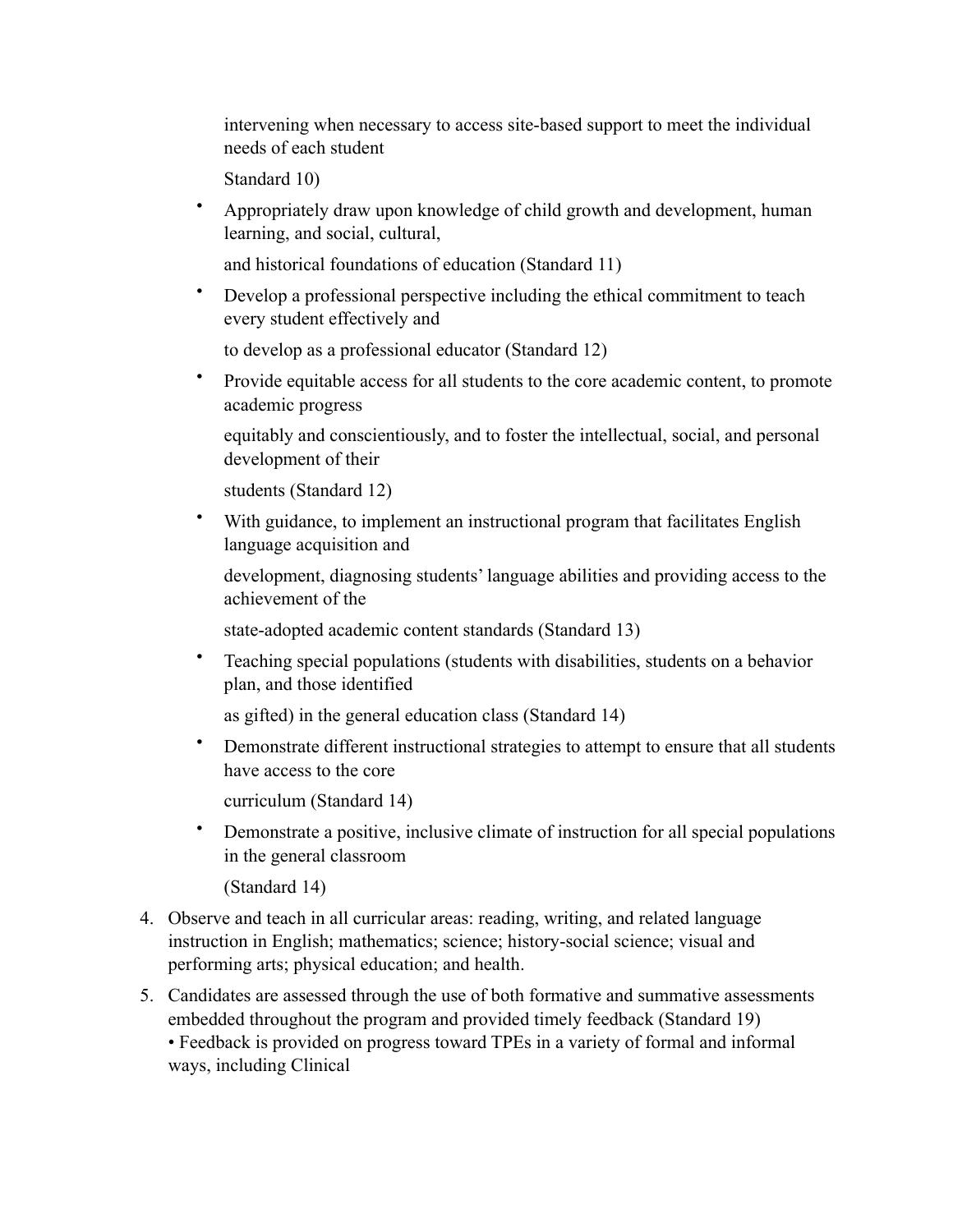supervision where students prepare a formal lesson plan, the lesson is observed by the University Supervisor / Master Teacher, and the student formally reflects on the lesson and ways to improve performance

- A formal midterm evaluation is conducted where the student teacher is encouraged to self-assess performance and the master teacher and university supervisor provide feedback
- A formal final evaluation form, the Summative Evaluation, which becomes part of the candidate's file in the Credential Center, is completed by the Master Teacher and the University Supervisor (Standard 19)

## **Additional Expectations**

1. Attend all Student Teaching colloquia, including Orientation workshops, Credential Center and Educational Career Services workshops, Professional Development Day, etc.

- 2. Maintain regular and consistent on-time attendance at the school site.
- 3. Participate in all seminar sessions / electronic discussions during the semester (see current CSULB Catalog

of Undergraduate and Graduate Studies for attendance requirements).

- 4. Satisfactorily complete all seminar assignments as required by the course instructor/ supervisor.
- 5. Be in an appropriate classroom for the entirety of the university semester.
- 6. Student teaching placements are made through the CSULB MSCP Student Teaching Office.

#### **B. Placement Requirements**

1. In a district that recruits and hires beginning teachers and which has an established partnership with CSULB Teacher Preparation Programs (Standard 2); partners have frequent communication regarding required coursework and supervised fieldwork (Standard 18)

- 2. Fieldwork sites selected based on the effectiveness of observed teaching and learning, and at sites where the state-adopted academic core curriculum is effectively implemented (Standard 16)
- 3. With Master Teacher whose instructional approaches and methods in reading are consistent with a comprehensive, systematic program and who collaborates with CSULB University Supervisor and others in program (Standard 7)
- 4. University Supervisor appraises the qualifications of the school-based supervisor and provides role-specific orientation for site personnel (Standard 16)
- 5. Selection criteria and procedures for supervising teachers include (Standard 16):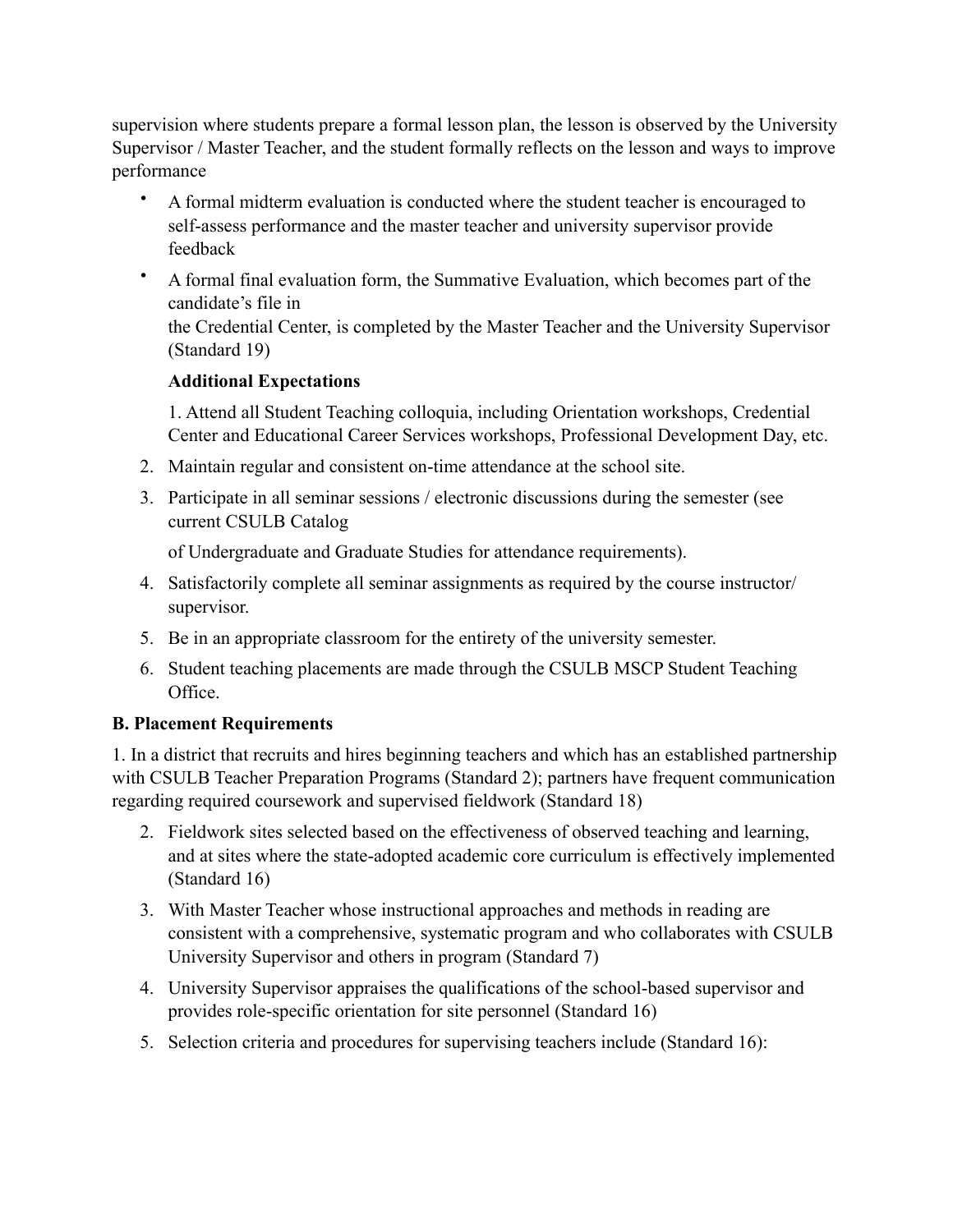- Knowledgeable of state-adopted content standards
- Effective in collaborating and communicating with other teachers
- Hold appropriate credentials
- Effective in supervising credential candidates
- Knowledgeable of current educational theory and practice and the developmental stages of learning to teach
- Sponsor expectations for supervising teachers and he state-adopted academic content standards and frameworks
- Promote reflective practice
- 6. Each candidate observes and participates in two or more of the following grade spans: K-2, 3-5, 6-9 (Standard 15)
	- For students interested in teaching CORE in middle school, the upper level placement will be in a middle school setting
	- All students must have 20 hours of observation in an alternate grade level
	- All students must have one placement where 25% of the students or more are English Language Learners (Standard 16)
	- All students must have one placement where students have social/cultural backgrounds different from that of the candidate
	- All students must have one placement in a hard-to-staff classroom and/or underperforming school (Standard 15)
	- Whenever possible, Student Teachers will be placed in schools where technology is being used to enhance learning

#### **C.Nature of Assignment (***See Appendix A for Course Assignments***)**

• Completely individualized situation, depending upon unique candidate and characteristics of placement

• Integral part of teacher preparation program, and the capstone experience, where candidates have opportunity to fully interrelate ideas and information within and across the major subject areas (Standard 8) and to integrate all previous

Supervised fieldwork, with the equivalent of 15 weeks of full-time student teaching (Standard 15)

- Practice, refine, and master TPEs previously introduced (Standards 1, 15, 18)
- Preparation to serve as competent beginning teacher in an induction program (Standard 15)
- Collegial planning to design and deliver effective, coordinated instruction for students (Standard 12)

• Student Teacher assigned increasing responsibility for subject matter to be taught, groups to be taught, and/or times of the day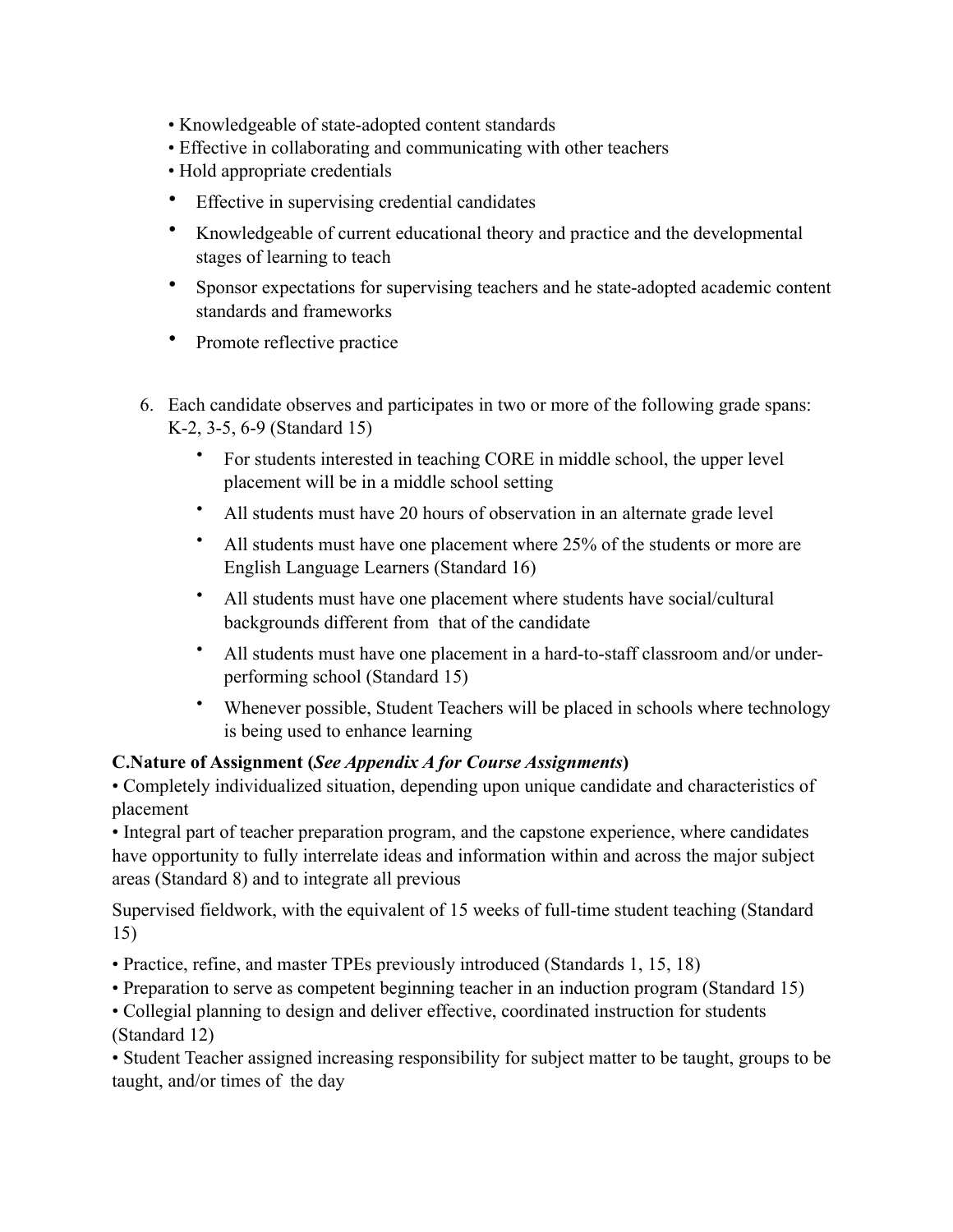• Master Teacher /University Supervisor determine developmental readiness of candidate to be given instructional responsibility daily for whole class (Standards 15, 17)

## **NOTE: The content of this course is related to all of the California Commission on Teacher Credentialing (CTC)** *Standards of Quality and Effectiveness for Professional Teacher Preparation Programs***.**

## **D. Required Texts**

- Student Teaching Handbook
- Classroom Management Handbook
- Instructional Planning Handbook
- *CalTPA 2.0: http://www.ctcpa.nesinc.com*

# **E. Grading and Assessment System**

Students are expected to meet all requirements of the University Supervisor and day-to-day teaching responsibilities. Specifically, they should:

1. Master all 13 TPEs, as documented by acceptable rankings on all six domains of the CSTP

- Domain A: Making Subject Matter Comprehensible to Students
- Domain B: Assessing Student Learning
- Domain C: Engaging and Supporting Students in Learning
- Domain D: Planning Instruction and Designing Learning Experiences for Students •

Domain E: Creating and Maintaining Effective Environments for Student Learning

- Domain F: Developing as a Professional Educator
	- 2. Complete one-unit plan and lesson plans, geared for the target age group, that include learner objectives, strategies, activities, materials, and assessment plans that are well defined and coordinated with each other and which include clear alignment with stateapproved academic content standards and which include examples of adaptations in curriculum for students who are English Language Learners, who have disabilities, and who are gifted.
	- 3. Maintain an electronic grade book to monitor student work
	- 4. With assistance of Master Teacher, identify the personnel resources at their school site for initiating the

pre-referral intervention process for students having academic and/or behavior problems in the classroom; conduct an assessment of a learner (preferably an English Language Learner) who would benefit from pre- referral interventions and implement a minimum of three interventions

5. Have available during student teaching their "Learning & Assessment Portfolio" documenting development throughout the program in the various TPEs, along with crossreferenced reflection and examples of best practice

## **Policies for Attendance, Withdrawal, Late Assignments, Etc.**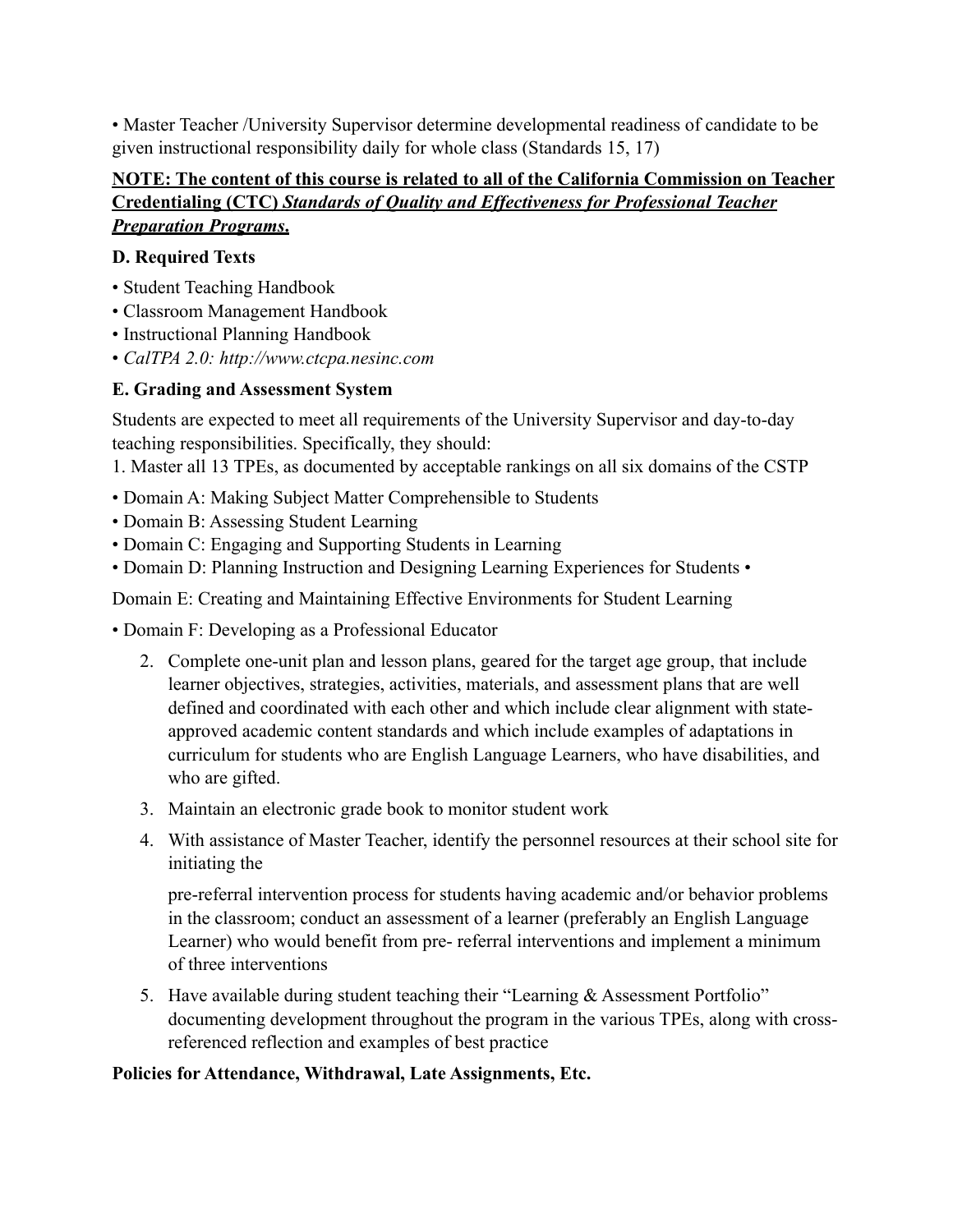Attendance is required for all Student Teaching colloquia, including Orientation workshops, Credential Center and Educational Career Services workshops, and Student Teaching Professional Development Day. Attendance is required for all cohort seminar sessions/meetings during the semester (refer to current *CSULB Catalog of Undergraduate and Graduate Studies* for attendance requirements).

Student Teachers are expected to follow workplace rules established by the district and collective bargaining unit. Teachers are normally required to be on campus at least 30 minutes before the school day begins and remain at least 30 minutes after the school day. Student Teachers should notify their cooperating teacher and the appropriate front office person if they are going to be absent. They should leave detailed lesson plans for the length of their absence to assure smooth continuation of the instructional program. They should have contingency plans for a substitute teacher in the event of an unplanned absence. Student Teachers should notify their University Supervisor in the event of a prolonged absence, or if they will be absent on the day of a scheduled site visit. The Cooperating Teacher, University Supervisor, and the Student Teacher will negotiate the expected time on campus.

Student Teachers can be withdrawn from Student Teaching at the initiation of the program or receive no credit, or reduced credit, for prolonged absence that affects performance. Student Teachers can be withdrawn from Student Teaching at the initiation of the program for substandard performance. Students who are withdrawn by the program, or who receive no credit or partial credit for student teaching, must meet with the MSCP coordinator to determine the next steps. A petition to re-enter Student Teaching will be reviewed by the department Admission and Standards Committee. Readiness to resume Student Teaching will be determined by the Committee; the committee's decision is final. Student Teachers may withdraw from Student Teaching for personal, medical, or financial reasons. Students who withdraw may apply to re-enter Student Teaching.

Student Teachers are expected to conduct themselves within the norms of the profession and the standards of the school. This applies to standards for dress and relations with colleagues, students, and parents.

#### **G.Statement Regarding Students with Disabilities**

Students with a disability or medical restriction who are requesting a classroom or academic accommodation should contact the Bob Murphy Access Center (BMAC) located in the Student Success Center, #110, or by phone at 562-985-5401 or via email at BMAC@csulb.edu. The BMAC will work with the student to identify a reasonable accommodation in partnership with appropriate academic offices and medical providers. We encourage students to reach out to BMAC as soon as possible. It is the student's responsibility to notify the instructor in advance of the need for accommodation related to a university-verified disability.

#### **H.University Cheating and Plagiarism Policy**

University Cheating and Plagiarism Policy applies. For details, visit http://web.csulb.edu/ divisions/aa/grad\_undergrad/senate/documents/policy/2008/02/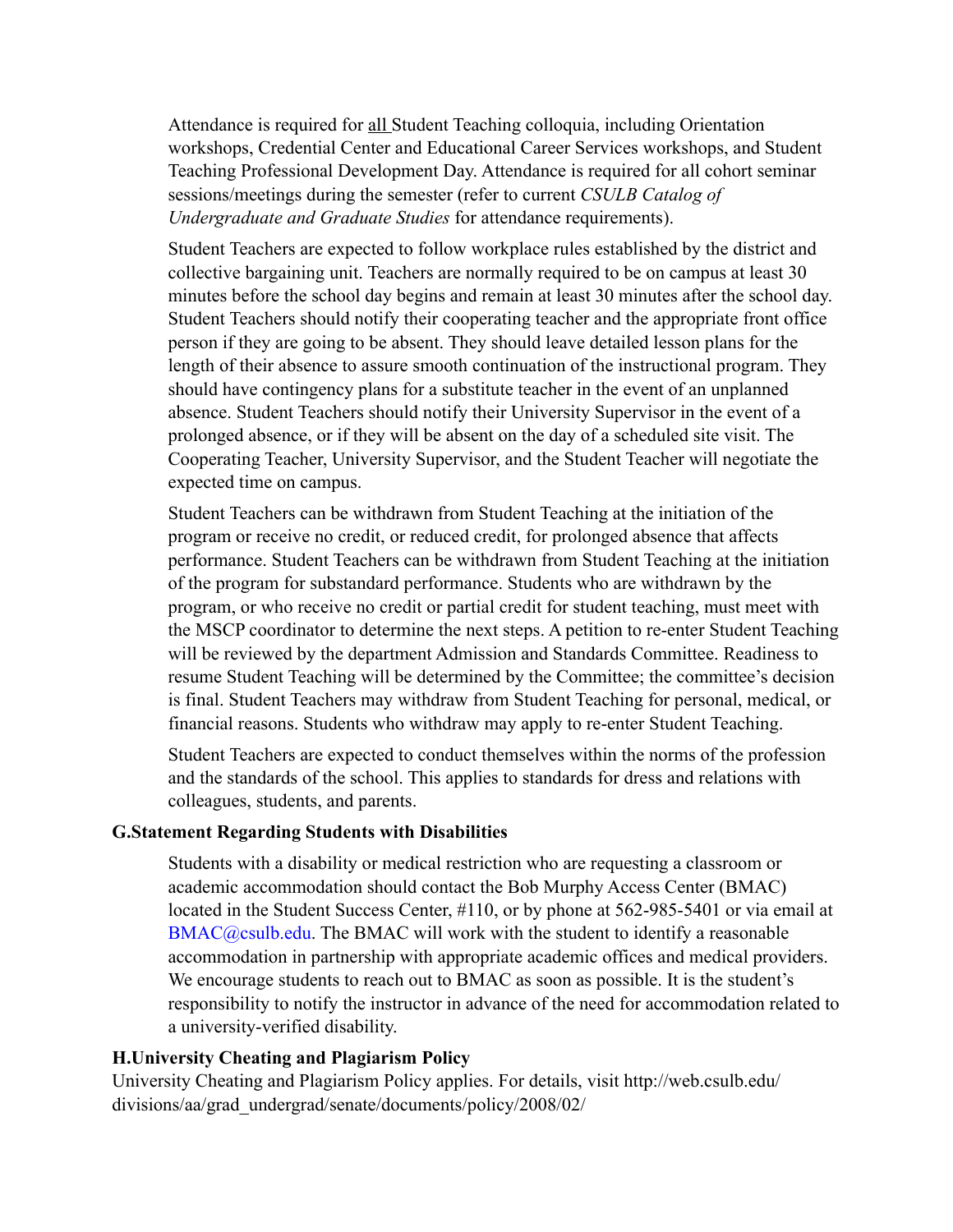#### **Appendix A:**

#### **Course Assignments**

**Student teachers are required to meet deadlines for assignment submission**. All written assignments are to be word-processed (at least 12 font)**.** Criteria or guidelines for assignments will be provided and discussed. Assignments are graded for content, grammar, spelling, punctuation, capitalization, and usage.

### **1. Weekly Reflection Journals**

Student teachers are required to write at least one journal per week to reflect on their student teaching experience. The content of the journal entries must be related to CSTPs, and the supervisor may assign some of the journal entry topics. Journal entries should be numbered and dated and ready for review at the scheduled classroom observations. Student teachers should also be prepared to share their experience or reflection in discussion. See BeachBoard Dropbox for due dates.

### **2. Lesson Plan Packet (hardcopy) for Each Observation by the Supervisor**

The lesson plan packet for each observation includes:

- 1. A lesson plan that is word-processed
- 2. All other instructional materials that will be used in teaching the lesson

You may include your reflection journals and other assignments ready for review before, during or after the scheduled observations. All information should be organized using a binder or folder.

#### **3. Discussions BB**

Student teachers are required to complete and post responses to discussion prompts by the specified deadlines on Discussions, BB. Review of responses posted by peers would be a professional development opportunity to enrich student teaching experience, learn collaboratively, and collect information for CalTPA 2.0 and more. See BeachBoard Discussions for due dates.

#### **4. Unit of Study**

The grade-level appropriate unit serves to enhance students' learning in English language and other subjects. A theme needs to be identified to integrate the teaching of different subjects in the unit. In designing and implementing the unit, you will gain experience in cross-curricular instruction. The strategies and methods selected for the unit should be used to help students develop reading, writing, oral language, vocabulary, and language structure through the instruction of content areas. Application of educational technology in designing and teaching the unit is strongly encouraged. Evaluation of teaching effectiveness is a key component in the unit. You may focus your analysis and discussion on the usefulness of your lesson plan, student involvement and participation, accomplishment of your objectives, "lessons" learned, and/or your mentor teacher's feedback if applicable. For unit guidelines, see BeachBoard.